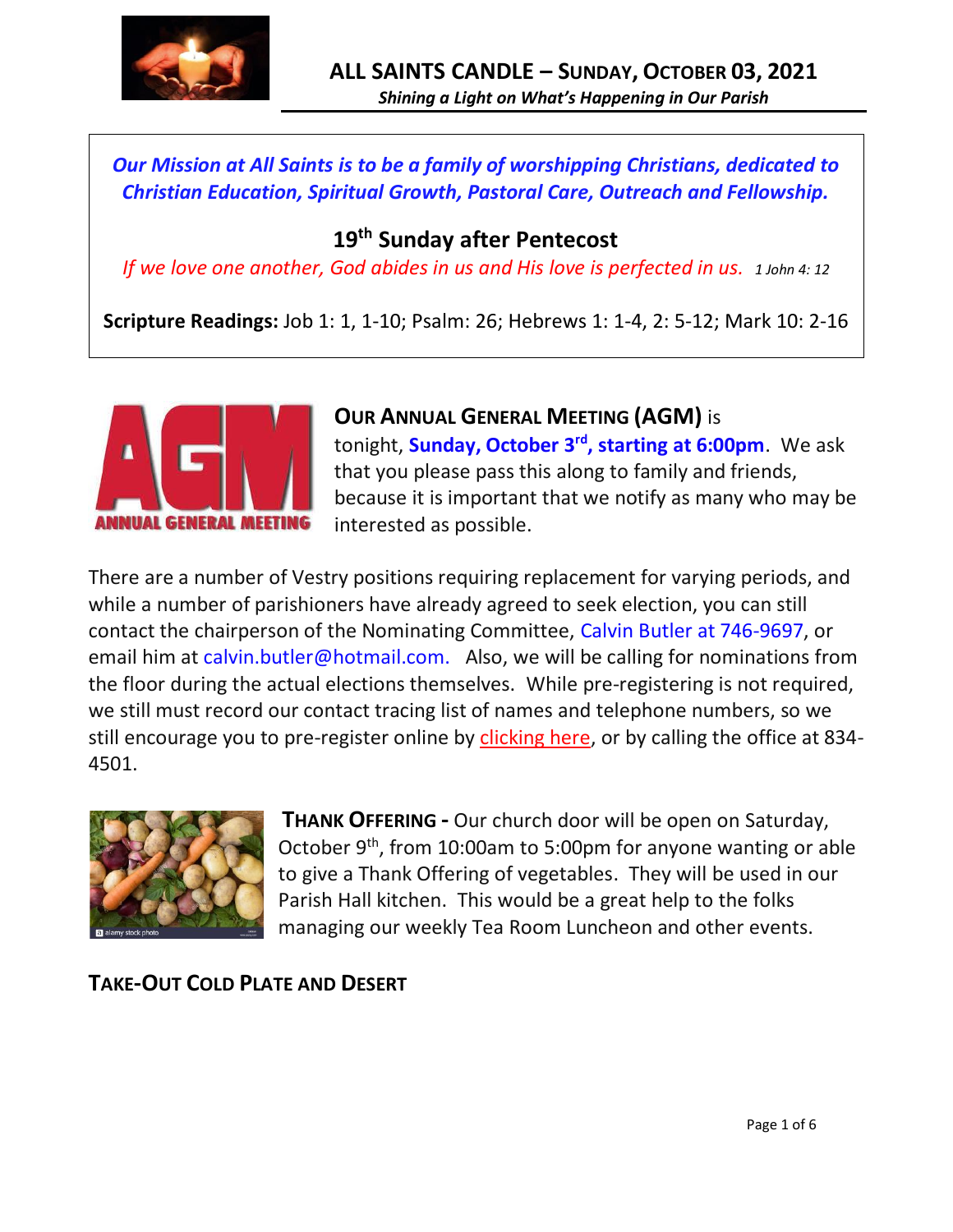

Our All Saints Parish ACW of Foxtrap are preparing a Take-Out Cold Plate and Dessert on October 21<sup>st</sup>. The cost will be \$12. Due to Covid restrictions, orders have to be placed in advance, and picked up at the Parish Hall auditorium between 11:30am and 1:00pm. To place an order, please call, Dot at 834-5052, or Enid at 682-9367

## **CHILDREN AND YOUTH PROGRAM SURVEY**



In preparation for planning our children and youth ministry programs for this year, we are seeking your input. If you have, or know of children or youth, who would be interested in taking part, please complete this very brief four question survey. We would appreciate your input on or before Sunday, October 10th so that we can put plans in place as soon as possible, as it is so important

to get our youth back into our Church programs. To complete the survey, please click [here.](https://www.surveymonkey.com/r/9Z8L59K) Please circulate this to family and friends.

## **ALL SAINTS TEA ROOM - EVERY WEDNESDAY AT NOON**



We would like to thank all those who continue to attend and support our Tea Room Luncheon every Wednesday at noon. We certainly look forward to seeing you each week for some great food, fun, and fellowship.

Please be aware that because of COVID regulations and limited seating capacity, you will have to pre-register. To help us avoid congestion at the door, especially with the unsettling fall weather, and contact Enid Haines @ 682-9367, or Aura Farrell @ 682- 3775.

#### **CONGRATULATIONS TO REV CHRIS FOWLER**

Archdeacon Charlene Taylor is pleased to announce that effective October 01, 2021, the Rev Christopher Fowler has accepted her appointment as Assistant to the Diocesan Administrator (part-time). He will be available at Church House Monday to Friday, from 9:00am to 1:00pm.

#### **PARISH HALL AVAILABLE FOR RENTALS**

We are pleased to announce that our Parish Hall is once again available for rentals. Please make yourself familiar with the new revised guidelines listed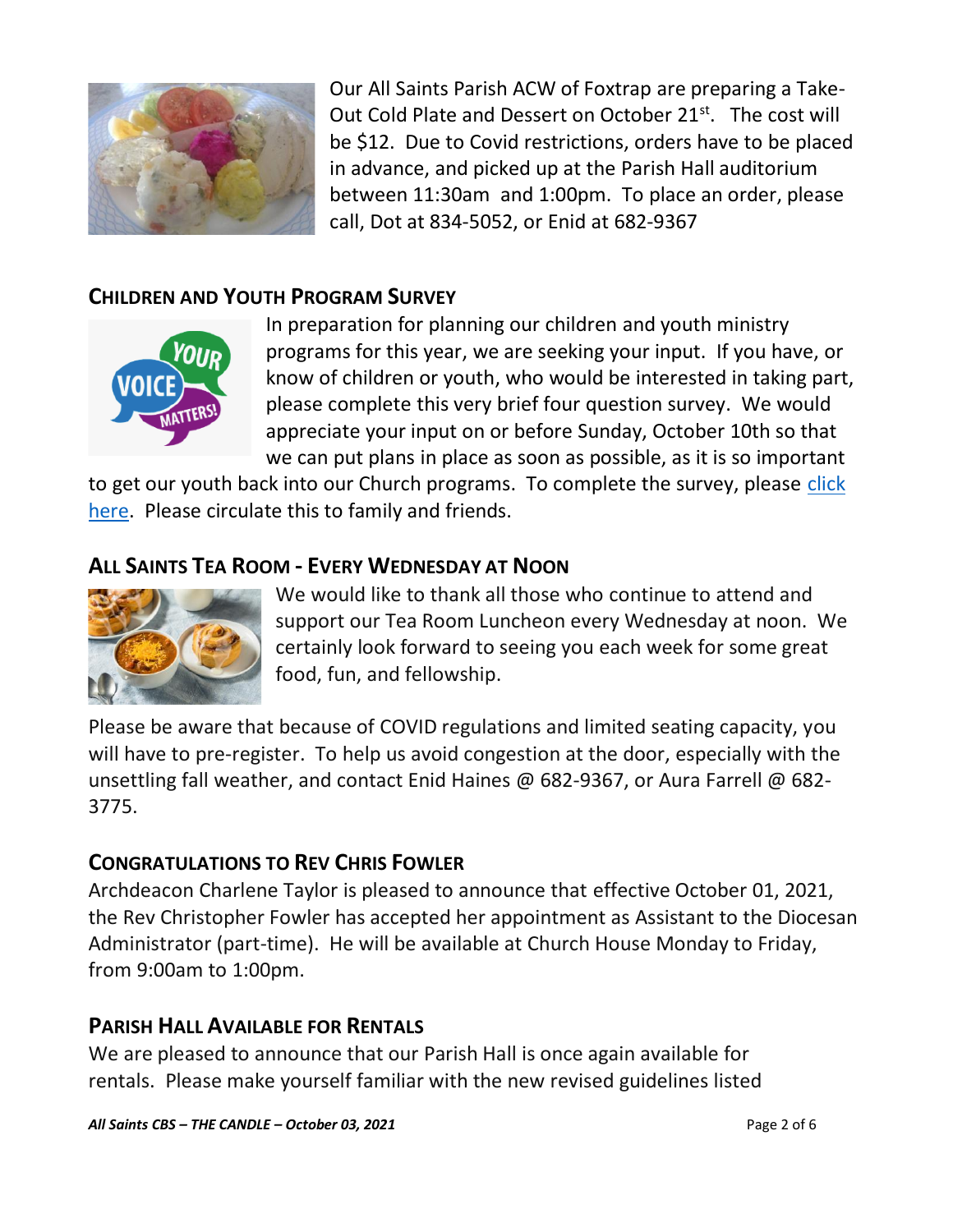below. Also, we encourage you to pass this along to family, friends, and business associates

## **ALL SAINTS CBS IS LIVE-STREAMING EVERY SUNDAY AT 10:00AM**

Every Sunday morning at 10:00am, All Saints Anglican Parish CBS will be live streaming our Holy Eucharist service on [FaceBook,](https://www.facebook.com/AllSaintsAnglicanChurchCBS) and it will be archived on [YouTube](https://www.youtube.com/results?search_query=all+saints+anglican+parish+cbs) as well. While we are becoming familiar with this new technology, and adding a new feature each week, we may have a few bumps along the way. Please offer us your patience and feedback in this regard. We can be reached by emailing us at [communications@allsaintsparish.ca](mailto:communications@allsaintsparish.ca?subject=Live%20Streaming%20Feedback)



**DO WE HAVE YOUR EMAIL ADDRESS?** - Now, more than ever, email is becoming one of the safest and quickest ways for our Parish to keep you informed. If we do not already have you email address on file, and you are not regularly receiving our bulletins and information updates, we would love for your to provide it to us. Please email it to

[communications@allsaintsparish.ca,](mailto:communications@allsaintsparish.ca?subject=eMail%20Address%20Update) or simply [click here](http://allsaintsparish.ca/email_updates) to complete our online email registration form.

**SPONSORING 'THE CANDLE'** - We would like to remind Parishioners and Friends that you may sponsor our weekly bulletin, **'***THE CANDLE***'**, and have it dedicated in memory of a loved one. Your personal tribute will be prominently posted on the Bible graphic located at the top of the front

page, and your kind donation of \$25 would be greatly appreciated. Additionally, you can honor a loved one by posting your favourite picture, along with a memorial verse, and your kind donation of \$50 for this full-page tribute is greatly appreciated. A paper copy of '*THE CANDLE*' is distributed at all Sunday services, and a digital copy is permanently archived on our Parish website at [allsaintsparish.ca](http://allsaintsparish.ca/thecandle.html)

**2021 CHURCH OFFERTORY ENVELOPES** – We would like to remind you that if you have not yet picked up your 2021 offertory envelopes, they are being held at the Parish Office for pick up. We encourage you to continue to use our secure mail drop-slot, which is located at the top of the stairs, just to the left of the main entrance of our Parish Hall.



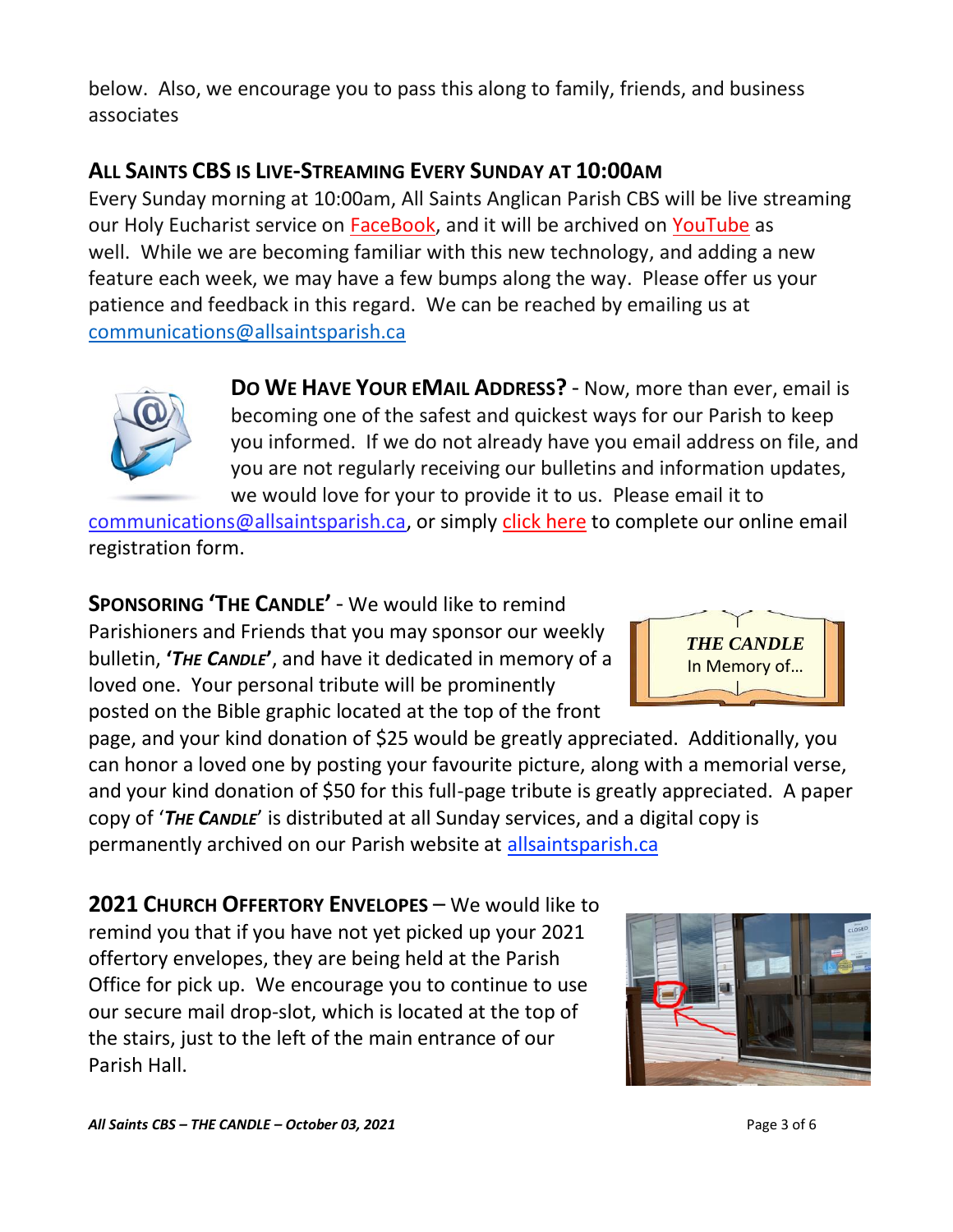You may also e-Transfer your offering via Interac simply by emailing it to [donations@allsaintsparish.ca.](mailto:donations@allsaintsparish.ca) And of course, we always encourage you to consider signing up for our eGivings program which automatically deposits your offering at whatever interval you choose and are comfortable with. Simply [click here](http://allsaintsparish.ca/egiving-online-information-form) to register, or go to our website and follow the eGiving notes. If you have [any](https://wfsites-to.websitecreatorprotool.com/870a5dd5.com/Admin/%7BSK_NODEID__22939341__SK%7D) questions, please email your Finance Team at [finance@allsaintsparish.ca,](mailto:finance@allsaintsparish.ca) or call our Office at 834-4501.



**KIDS CORNER** is our resource area for a variety of Christian Youth Education activities. If you would like to be a part of this exciting Ministry, please let us know by clicking [here.](http://allsaintsparish.ca/index.html#comments)

As you may be aware, our Kid's BBQ and Campfire was a great success last month, and we plan on having something similar again

early this fall. Please stay tuned.

#### **REVISED DIOCESAN GUIDELINES FOR WORSHIP AND GATHERING**

Effective September  $18<sup>th</sup>$ , masks MUST be worn at all times on all Church property, with the exception being while eating. On August 10, 2021 the Diocese issued a new Diocesan guidelines document titled, *[The New Has Come](https://anglicanenl.net/home/wp-content/uploads/2021/08/The-New-Has-Come-August-10-2021.pdf?fbclid=IwAR2_9nhbxB2LEc3XOqAP_nvoRu4G5Mt6NWIYwOEYNI0OtUl0atv2QwCfCY0)*, which can be viewed or downloaded here. It is subject to change as further restrictions are eased or reinstated.

Some highlights:

- Indoor public worship and faith-based activities are limited to 500 people, providing physical distancing can be achieved
- Pre-registration, while not mandatory, is still recommended, however, maintaining a contact tracing list is mandatory
- Face masks are mandatory (effective September  $18<sup>th</sup>$ )
- Each bubble must have their own entry/exit point
- Physical contact between people is still not permitted this would include handshaking, hugging, sharing the peace, and passing the collection plate
- Congregational and group singing permitted (maximum 30 minutes within a 60-minute service), and masks are mandatory (effective September  $18<sup>th</sup>$ )
- Faith formation gatherings of children are permitted, and should follow NL Gov "After School Programs" guidelines
- Common use items such as prayer books and hymnals, etc. is permitted if set aside 24 hours between uses
- Consecutive multiple gatherings must allow time between them to avoid contact between those exiting and those entering, and for disinfecting